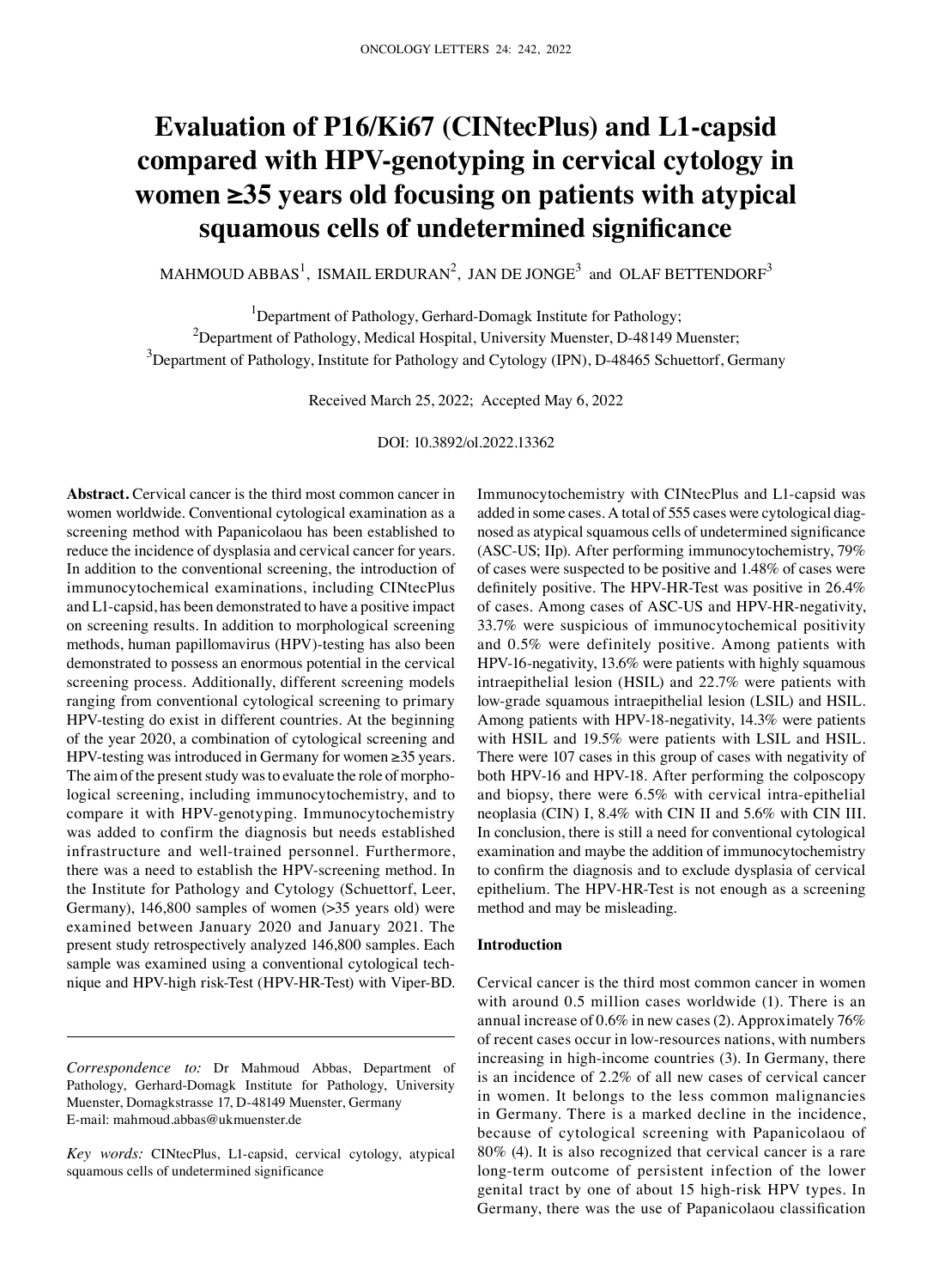

Figure 1. Two representative images with atypical squamous cells of undetermined significance after performing CINtecPlus (P16/Ki67). The nucleus is indicated by red signal (Ki-67) and the cytoplasm is indicated by brown signal (p16). Magnification,  $x40$ .

system in conventional cytology until 1975. After that there was the muenchener classifications II, which has been used until 2014 and then muenchener classification III. In the last classification, there was more details and subgroups than the muenchener classification II, like IIp (abnormal squamous cells). Group IIp (ASC-US) was for a long time under controversial discussions. It may be due to the irritation of cells with inflammation or mechanical irritation, which leads to metaplasia but it does not mean that it is dysplasia. With the beginning of the new screening program for women in Germany for early detection of cervical cancer, there are new controversial discussions about the importance of this group and about the importance of conventional cytological smears. The screening program based on the following: all women under the age of 30 years old should only be examined using conventional cytological examination. Women between the age of 30 and 34 years old should be examined with the conventional cytological examination and if the sample showed abnormal suspicious cells, then this sample should be processed for HPV-Test for high-risk subtypes after 6 months from the cytological examination. Women at or above 35 years old should be examined every 3 years with both conventional cytological examination and HPV-HR-Test. Some researchers think that it is enough to protect women from cervix carcinoma by examining women only with subtyping the HPV high-risk without doing the conventional cytological examination or immunocytochemistry. Our work is focusing on the group IIp (ASC‑US) in women at or above 35 years old, to evaluate the importance of conventional cytological examination with the optional use of immunocytochemistry (CINtecPlus and L1-capsid) to evaluate the abnormal cells and grading the dysplasia, if present, in comparison with the HPV‑HR‑Test.

## **Materials and methods**

*Data collection.* In the Institute for Pathology and Cytology‑Schuettorf‑Leer‑Germany were at the beginning of 2020 until the beginning of year 2021 approximately 146.800 samples of women above 35 years old. These samples



Figure 2. Conventional cytological stain in a case with atypical squamous cells of undetermined significance (IIp). There were signs of human papillomavirus changes, including cells with slight enlargement of the nucleus and hyperchromasia. Magnification, x20.

have been processed for both the cytological examination with Surepath-liquid based-technique (BD) in parallel with processing for HPV‑HR‑Test (BD Viper), according to advices and protocol of BD‑manufacture.

*Data analysis and examination.* Among these samples, there were 555 cases, which have been subgrouped as IIp (Synonym for ASC-US in Germany) from certified Cytological technical assistants (CTA) and certified Cytopathologists (JJ, BT and MA). In about 135 cases (24.3%), there was a need to perform immunocytochemistry (IC) to confirm or to exclude the dysplasia. 112936 women (77%) have no HPV-vaccine, 296 women (0.2%) have had vaccine and only one woman in this age group with IIp (ASC‑US) has had HPV‑Vaccine.

*Immunocytochemistry.* Immunocytochemistry has been applied in Dako‑Automat with manual kit from Roche, CINtecPlus cytology kit under advices and protocol of the manufacturer. Immunocytochemical staining of L1‑capsid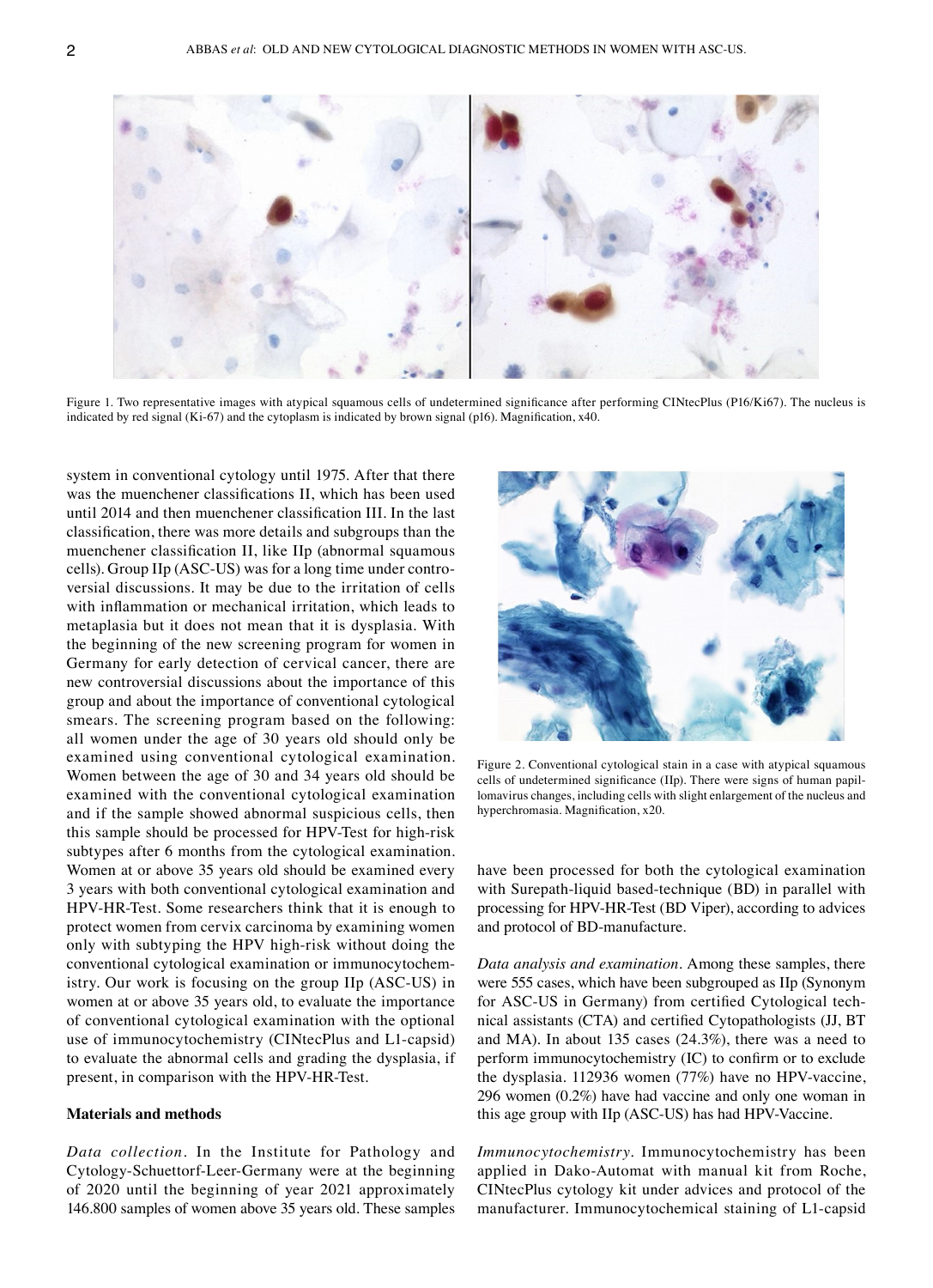

Figure 3. Two representative images of conventional cytological stain with inflammatory cells in the background. Numerous cells with metaplastic changes, which appear similar to dysplastic cells. Immunocytochemistry is essential in these cases to exclude IIID2 or IVa-p. Magnification, x20.

antibody was performed following manufactures instruction (Virofem, dilution 1:10). The results of immunocytochemistry have been subdivided into negative, suspect of positivity, positive and technically not suitable to be judged and negative. If there is any weakness of the immunocytochemical reaction such as weak red signal of L1‑capsid or weakness of brown signal in the cytoplasm of CINtecPlus, we have to call it suspect of positivity. Surely positive results are when the dysplastic cells clearly react to L1‑capsid or to CINtecPlus or to both without element of suspicious. All immunocytochemical results were confirmed from both the CTA and the Cytopathologist.

*HPV‑Test for high‑risk subtypes (HPV‑HR‑Test).* The results of HPV‑HR‑Test were subdivided into negative, positive and technically not suitable to be judged.

*Statistical analysis.* Significant results will be considered if the P‑Value is <0.05. Statistics were calculated with GraphPad Prism (GraphPad Software, Inc.) with non‑parametric Kruskal‑Wallis test and Dunn's post hoc test (Prism 5‑2007). Data are presented as the mean  $\pm$  SD of three experimental repeats.

*Ethics statement.* The approval was granted by the ethics committee (Ethics Committee of the medical association-Hannover‑Germany. An informed consent for inclusion into the study was waived, as patient records were anonymized and retrospectively analysed. The samples were anonymous with respect to measurements of data protection.

# **Results**

*Immunocytochemistry (IC)*. After performing the immunocytochemistry (IC) using P16/Ki67 (CINtecPlus, Fig. 1), there were cases of Group ASC‑US (IIp, Figs. 2 and 3) with suspect of positivity in 79%, negative in 17% and surely positive in 1.48%. Positivity in these cases of IIp leads to sure diagnosis of IIID2 or IVa-p (highly squamous intraepithelial lesion, HSIL). After performing the



Figure 4. Atypical squamous cells of undetermined significance (IIp) after performing immunocytochemistry with L1-capsid. Nuclear positivity (red signals) was observed for L1‑capsid, which indicated that there were human papillomavirus changes and the diagnosis should be IIID1. Magnification, x40.

immunocytochemistry (Tables I and II) using L1-capsid (Fig. 4; Table III), there were 95.3% negative cases, 0.7% suspect of positivity and 3% surely positive. Approximately 2.2% of the cases were due to a small number of cells or due to technical problems unsuitable to be judged.

*HPV‑Test for high‑risk subtypes.* All cases were parallel processed to HPV‑HR‑Test. 41.6% were negative for HPV‑HR, 26.4% were positive and approximately 31.8% were unsuitable to be judged. As a rule of this screening, the cases with IIp and negative for HPV‑HR, histological biopsy should not be done, although 33.7% of these cases were immunocytochemically evaluated as suspect of positivity and approximately 0.5% were surely positive (Table IV). In cases with IIp and positivity of HPV‑HR, there were 12.9% positive for HPV-16 and 0.7% for HPV-18. In cases with HPV‑16‑positivity, there was sure histological diagnosis of CINII and CINIII (HSIL) in 15.7%. In cases of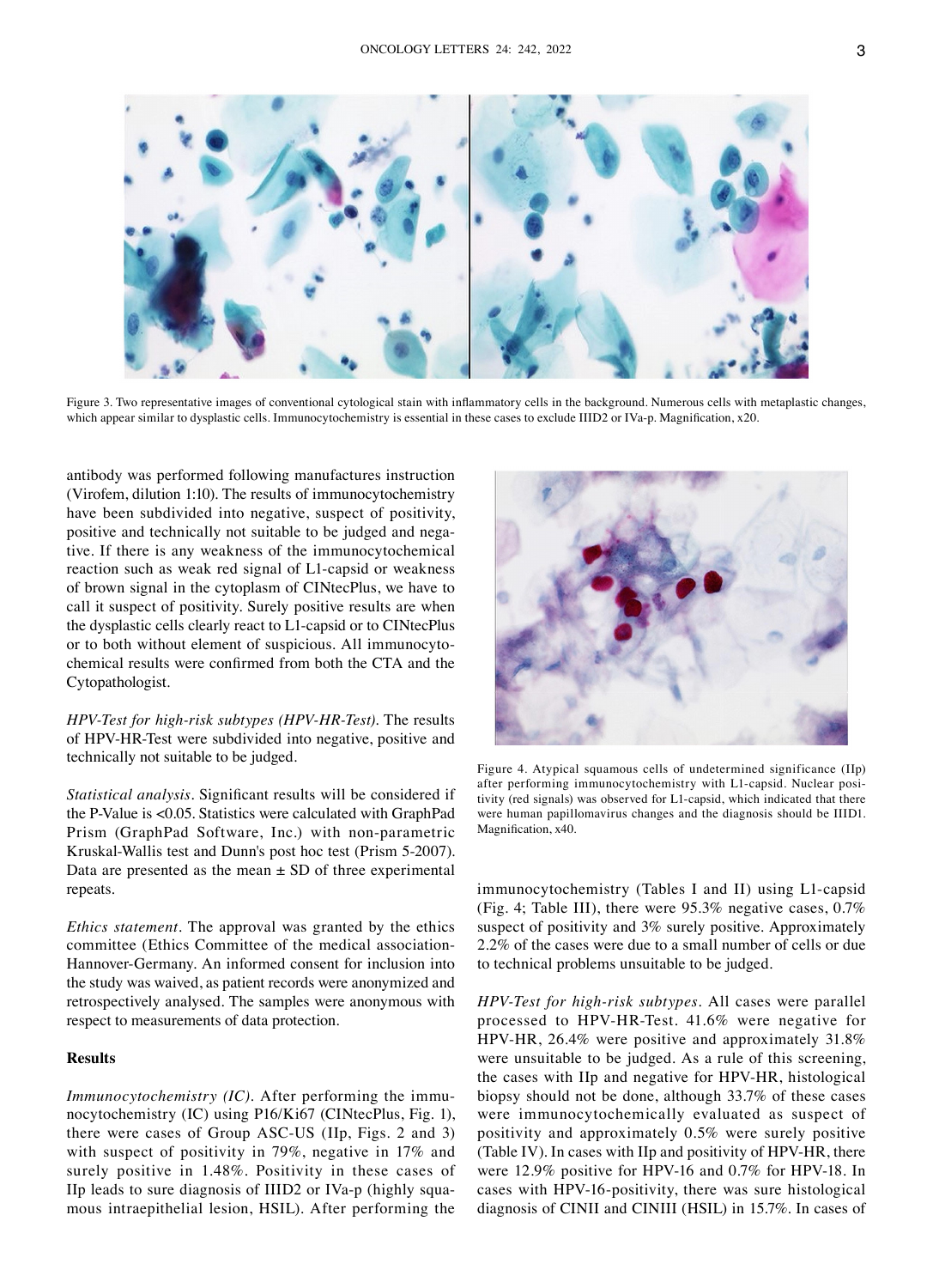| $ASC-US (IIp)/IC$ | Suspicion of<br>positivity, $n(\%)$ | Negative, $n(\%)$ | Positive, $n(\%)$ | Technically not<br>analyzable, $n(\%)$ |  |
|-------------------|-------------------------------------|-------------------|-------------------|----------------------------------------|--|
| <b>CINtecPlus</b> | 105(77.70)                          | 20(15.30)         | 2(1.48)           | 8 (5.52)                               |  |
| L1-capsid         | 1(0.77)                             | 124 (95.38)       | 4 (3.08)          | 1(0.77)                                |  |

Table I. Results of IC after performing CINtecPlus and L1-capsid in cases of ASC-US (IIp).

ASC-US, atypical squamous cells of undetermined significance; IC, immunocytochemistry.

Table II. Association between HPV 16 and 18 results and the results of histopathology after colposcopy.

| HPV16 and 18/histopathology                  | Without<br>biopsy, $n(\%)$ | Without<br>dysplasia, $n$ $(\%)$ | CIN I.<br>$n(\%)$ | CIN II.<br>$n(\%)$    | CIN III.<br>$n(\%)$ | Clinically<br>without dysplasia |
|----------------------------------------------|----------------------------|----------------------------------|-------------------|-----------------------|---------------------|---------------------------------|
| HPV-16-positive cases (n=19/147; 12.9%)      | 12(63.30)                  | 2(10.50)                         | 0(0.00)           | 2(10.50) 1(5.20)      |                     | 2(10.50)                        |
| HPV-16-negative cases (n= $22/147$ ; 14.9%)  | 15(68.40)                  | 2(9.00)                          | 1(4.50)           | 3(13.60) 0(0.00)      |                     | 1(4.50)                         |
| HPV-18-positive cases $(n=1/147; 0.7\%)$     | 1(100.00)                  | 0(0.00)                          | 0(0.00)           | 0(0.00)               | 0(0.00)             | 0(0.00)                         |
| HPV-18-negative cases (n= $21/147$ ; 14.6%)  | 14(66.90)                  | 2(9.50)                          | 1(4.70)           | $3(14.20)$ 0 $(0.00)$ |                     | 1(4.70)                         |
| HPV-16 and 18-negative cases $(n=107/555)$ ; | 49 (54.54)                 | 25(23.30)                        | 7 (6.45)          | 9(8.25)               | 6(5.60)             | 2(1.86)                         |
| $19.2\%$                                     |                            |                                  |                   |                       |                     |                                 |

CIN, cervical intra‑epithelial neoplasia; HPV, human papillomavirus. Out of 147 HPV‑HR‑positive cases, 84 cases that had HPV‑HR positivity are not included, because they had another type of HPV-HR positivity, other than HPV-16 or -18; therefore, 63 cases, which are only either positive or negative for HPV-16 or -18 are included. After excluding cases with other types of HPV-HR reactivity and cases that were technically not suitable, there were only 107 cases out of 555 with negativity for both HPV-16 and -18.

Table III. Association between results of L1–capsid and results of histopathology after colposcopy.

| $L1$ -capsid            | Without<br>biopsy, $n(\%)$ | Without<br>dysplasia, $n(\%)$ | CIN I.<br>$n(\%)$ | CIN II.<br>$n(\%)$ | CIN III.<br>$n(\%)$ | Clinically without<br>dysplasia, $n(\%)$ |
|-------------------------|----------------------------|-------------------------------|-------------------|--------------------|---------------------|------------------------------------------|
| Suspicion of positivity | 1(100.00)                  | 0(0.00)                       | 0(0.00)           | 0(0.00)            | 0(0.00)             | 0(0.00)                                  |
| Negative                | 112 (90.40)                | 5(4.00)                       | 0(0.00)           | 2(1.60)            | 2(1.60)             | 3(2.40)                                  |
| Positive                | 2(50.00)                   | 0(0.00)                       | 1(25.00)          | 1(25.00)           | 0(0.00)             | 0(0.00)                                  |

CIN, cervical intra‑epithelial neoplasia.

| Table IV. Association between results of CINtecPlus and results of histopathology after colposcopy. |  |  |
|-----------------------------------------------------------------------------------------------------|--|--|
|-----------------------------------------------------------------------------------------------------|--|--|

| <b>CINtecPlus</b>                         | Without<br>biopsy, $n$ $(\%)$ | Without<br>dysplasia, $n(\%)$ | CIN I.<br>$n(\%)$ | CIN II,<br>$n(\%)$ | CIN III.<br>$n(\%)$ | Clinically without<br>dysplasia, $n$ $(\%)$ |
|-------------------------------------------|-------------------------------|-------------------------------|-------------------|--------------------|---------------------|---------------------------------------------|
| Suspicion of positivity                   | 94 (89.67)                    | 5 (4.70)                      | 0(0.00)           | 3(2.80)            | 1(0.93)             | 2(1.90)                                     |
| Positive                                  | 1(50.00)                      | 0(0.00)                       | 0(0.00)           | 0(0.00)            | 1(50.00)            | 0(0.00)                                     |
| Negative                                  | 20 (91.40)                    | 0(0.00)                       | 1(4.30)           | 0(0.00)            | 0(0.00)             | 1(4.30)                                     |
| CIN, cervical intra-epithelial neoplasia. |                               |                               |                   |                    |                     |                                             |

HPV‑16‑negativity, there was histological diagnosis of HSIL in 13.6%. There was interestingly approximately 18.1% of these cases (IIp and negative HPV-16) with surely histological diagnosis of CINI (LSIL), CINII and III (HSIL). In cases with HPV-18-negativity and IIp, there were 21 cases (14.6%).

14.2% of them with HSIL and 18.9% of them with LSIL and HSIL. There were 107 cases (19.2%) in this group of cases (ASC‑US) with negativity of both HPV‑16 and HPV‑18. After performing the colposcopy and biopsy, there were 6.5% with CIN I, 8.4% with CIN II and 5.6% with CIN III (Table II).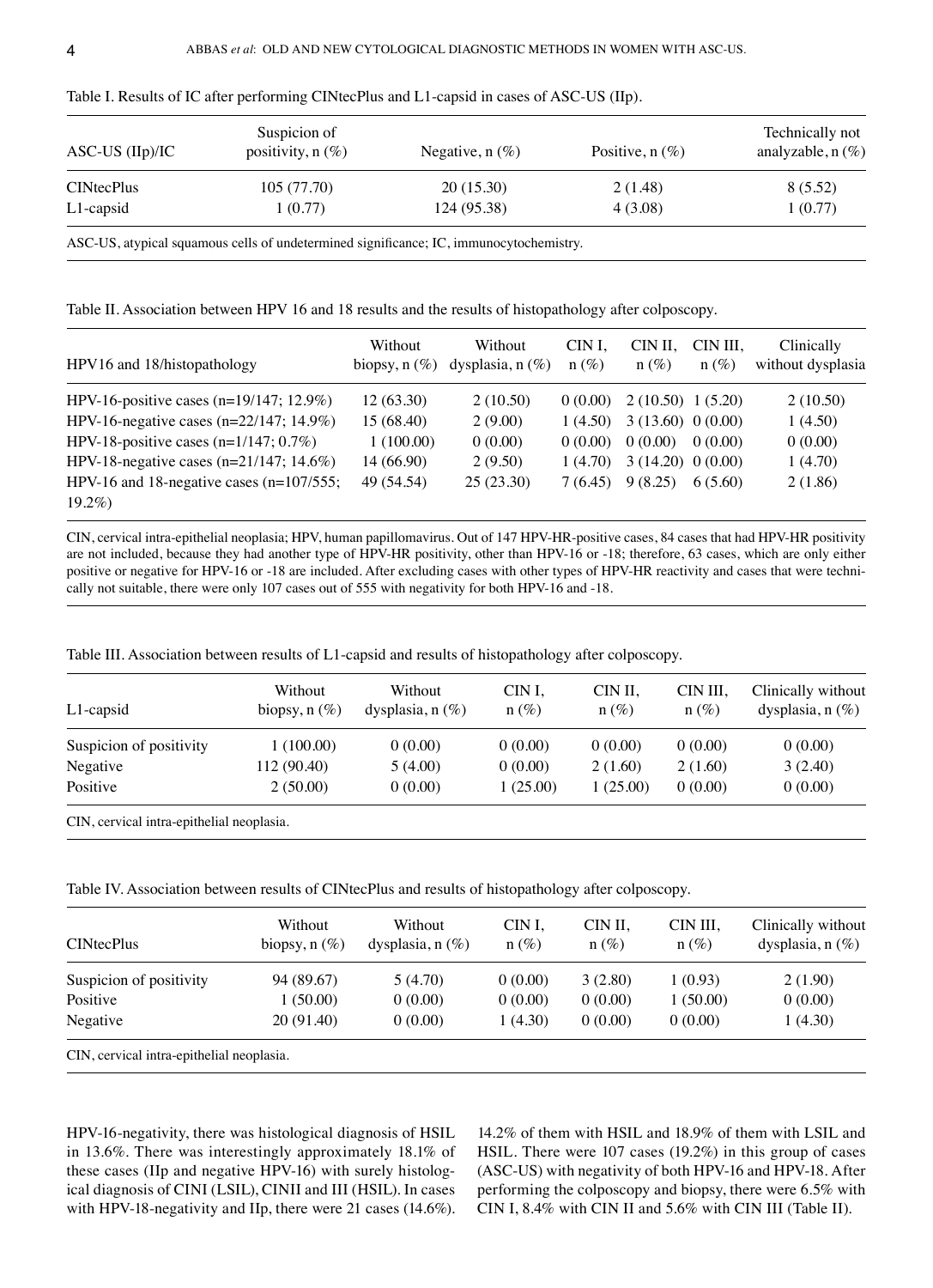*Statistical analysis.* There was no significant difference  $(P=0.3679)$  between the frequency of a HSIL diagnosis between the HPV-16-positive and HPV-16-negative cases. Statistics were calculated with GraphPad Prism with Kruskal-Wallis test (Prism 5‑2007). Significant results will be considered if the P-Value is  $<0.05$ .

# **Discussion**

After applying the Munich nomenclature III in Germany in 2015, there were annually approximately 0.59% of patients with group IIp (ASC-US) as reported Hilal Z. and colleagues in 2015 (5). In our work, we have only 0.37% of IIp in approximately 146.800 cases. In the literature so far, there is no study with this number of cases focusing on group IIp (ASC‑US). This little number of cases with group IIp in our collection may be due to the extensive training of our certified CTAs and our Cytopathologists and after adding the immunocytochemistry other research groups like Rokita *et al*, 2012 (6) and Wentzensen *et al*, 2012 (7) as well as Dupin *et al*, 2015 (8) have added the immunocytochemistry (CINtecPlus). They have reported respectively increased sensitivity to detect dysplasia in the cervix or anus of 78, 92.3 and 64%. In our collection, there is approximately 1.48% positivity for CINtecPlus, which means approximately 3.7% detection of high-grade lesions (CINII and CINIII). If we added the cases with assumed (suspect of) positivity, we will get approximately 80.5%. Up to date we do not find research groups that have investigated L1‑capsid in the group IIp. In our collection, there are four (3%) definitely positive cases, which confirms the diagnosis of CINI.

The sensitivity of HPV-subtyping to detect dysplasia was approximately 87.2% in the work of Gilani *et al*, 2014 (9), and approximately 84.1% in Pichon *et al*, 2019 (10). In our work, there is HPV-HR-positivity in 26.4% in Group IIP. We have also focused on the HPV‑HR‑subtypes 16 and 18 in the cases of ASC‑US. 12.9% of these cases were positive for HPV‑16 and 0.7% were positive for HPV‑18. We have also analyzed the HPV-HR-negative cases, which were 41.6%. We have found that in  $13.6\%$  in the cases with IIp and HPV-16-negativity, histologically certain CINII and III (HSIL), and 22.9% with LSIL and HSIL. We have also found that 14.6% with HPV-18-negativity, histologically certain HSIL (CIN II) and approximately 19.5% with LSIL and HSIL. Interestingly, there was in general 19.2% of these cases with negativity for both HPV‑16 and HPV‑18. 14% of them were diagnosed later as HSIL [CIN II (8.4%) and CIN III (5.6%)].

In conclusion, the results of this study with this number of cases ensure the need of conventional cytological examination as well as the additive immunocytochemistry in suspicious cases of group IIp to confirm the diagnosis and to exclude the higher dysplasia. 3.7% of the cases of IIP will have high-grade dysplasia (HSIL). The sensitivity of conventional cytological examination and the added immunocytochemistry was up to 80.5%. The limitation by this examination is the need of human power (CTAs and certified cytopathologist) as well as the continuous training. 33.7% of cases with IIp and HPV‑HR‑negative were immunocytochemically evaluated as suspect of positivity and approximately  $0.5\%$  were surely positive. The advantage of HPV‑subtyping is that machinery work

with screening too much number of cases in little time but it is not accurate in indicating the presence of dysplasia and can be misleading, especially in negative cases as other high- or low-risk subtypes of HPV not included in the HPV-HR test may be present.

#### **Acknowledgements**

Not applicable.

# **Funding**

No funding was received.

## **Availability of data and materials**

The dataset used and/or analyzed during the current study are available from the corresponding author on reasonable request.

## **Authors' contributions**

MA developed the idea of the work and study design, interpreted the results and drafted the manuscript. OB collected data, interpreted the results and provided final approval. IE was involved in sample selection, collection and analysis of results. JDJ interpreted the results and was involved in analysis of figures. MA and OB confirm the authenticity of all the raw data. All authors have read and approved the final manuscript.

#### **Ethics approval and consent to participate**

The approval was granted by the ethics committee (Ethics Committee of the medical association, Hannover, Germany). The samples were anonymous with respect to measurements of data protection. An informed consent for inclusion into the study was waived, as patient records were anonymized and retrospectively analyzed. The samples were anonymous with respect to measurements of data protection.

### **Patient consent for publication**

Not applicable.

#### **Competing interests**

The authors declare that they have no competing interests.

#### **References**

- 1. Arbyn M, Bergeron C, Klinkhamer P, Martin‑Hirsch P, Siebers AG and Bulten J: Liquid compared with conventional cervical cytology: A systematic review and meta‑analysis. Obstet Gynecol 111: 167-177, 2008.
- 2. Forouzanfar MH, Foreman KJ, Delossantos AM, Lozano R, Lopez AD, Murray CJ and Naghavi M: Breast and cervical cancer in 187 countries between 1980 and 2010: A systematic analysis. Lancet 378: 1461‑1484, 2011.
- 3. Ferlay J, Shin HR, Bray F, Forman D, Mathers C and Parkin DM: Estimates of worldwide burden of cancer in 2008: GLOBOCAN 2008. Int J Cancer 127: 2893‑2917, 2010.
- 4. Robert Koch Institute: Malignancy in Germany 2007/2008. Epidemiology 8, Berlin, 2012.